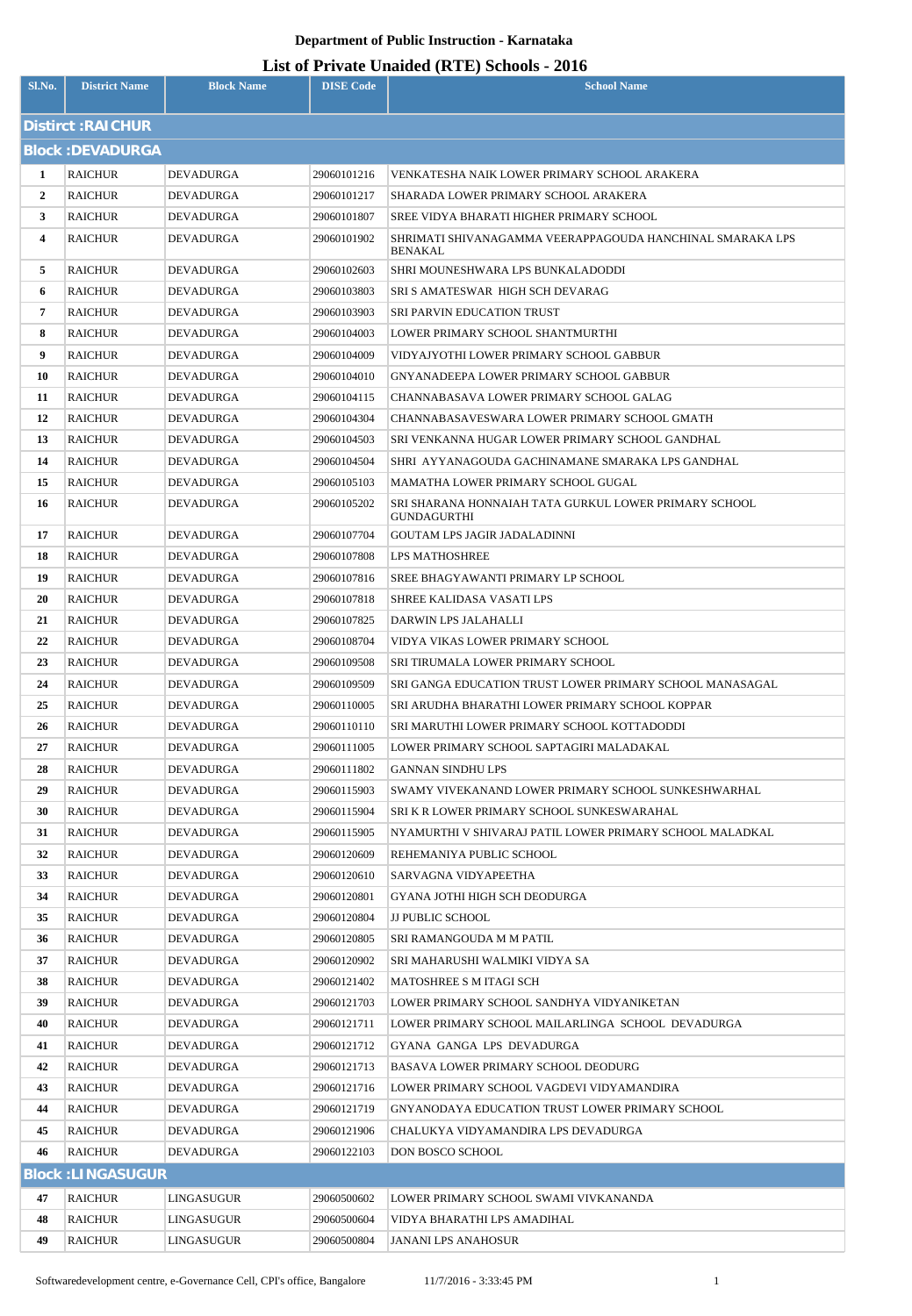| Sl.No. | <b>District Name</b> | <b>Block Name</b> | <b>DISE Code</b> | $\mathbf{L}_{\text{net}}$ of The value changed $(\mathbf{L}_{\text{net}})$ behoofs $\mathbf{L}_{\text{net}}$<br><b>School Name</b> |
|--------|----------------------|-------------------|------------------|------------------------------------------------------------------------------------------------------------------------------------|
| 50     | <b>RAICHUR</b>       | LINGASUGUR        | 29060500805      | LATE DEVRAJ URS LPS ,ANAHOSUR                                                                                                      |
| 51     | <b>RAICHUR</b>       | LINGASUGUR        | 29060506405      | UTAGNUR BASALINGATAT HPS GURGUNTA                                                                                                  |
| 52     | <b>RAICHUR</b>       | LINGASUGUR        | 29060506407      | MAHALINGASWAMI RAJGUR LOWER PRIMARY SCHOOL GURGUNTA                                                                                |
| 53     | <b>RAICHUR</b>       | LINGASUGUR        | 29060506418      | MOUNT CARMEL LOWER PRIMARY SCHOOL GURUGUNTA                                                                                        |
| 54     | <b>RAICHUR</b>       | LINGASUGUR        | 29060506603      | SHARANAGOUD PATIL BAYYAPUR LOWER PRIMARY SCHOOL HALBHAVI TANDA                                                                     |
| 55     | <b>RAICHUR</b>       | LINGASUGUR        | 29060506801      | DR.E.A.SEMAND'S HIGH SCHOOL.HATTI                                                                                                  |
| 56     | <b>RAICHUR</b>       | LINGASUGUR        | 29060506805      | ST.ANNAS HIGH SCHOOL HATTI                                                                                                         |
| 57     | <b>RAICHUR</b>       | LINGASUGUR        | 29060506820      | POORNA PRYGNA LPS HATTI                                                                                                            |
| 58     | <b>RAICHUR</b>       | LINGASUGUR        | 29060506822      | SWAMI VIVEKANANDA LPS HATTI                                                                                                        |
| 59     | RAICHUR              | LINGASUGUR        | 29060506831      | SHEKHAMMA NARAYAN LOWER PRIMARY SCHOOL HATTI                                                                                       |
| 60     | <b>RAICHUR</b>       | LINGASUGUR        | 29060506834      | BUDDA SMARAKA HATTI                                                                                                                |
| 61     | <b>RAICHUR</b>       | LINGASUGUR        | 29060506836      | SHARANABASAWARA LOWER PRIMARY SCHOOL HATTI                                                                                         |
| 62     | <b>RAICHUR</b>       | LINGASUGUR        | 29060506837      | SHARADA HPS ANWARI                                                                                                                 |
| 63     | <b>RAICHUR</b>       | LINGASUGUR        | 29060506838      | SHRI VINAYAKA LOWER PRIMARY SCHOOL HUTTI VILLAGE                                                                                   |
| 64     | <b>RAICHUR</b>       | LINGASUGUR        | 29060506839      | WASLY MEMORIAL LPS HUTTI                                                                                                           |
| 65     | <b>RAICHUR</b>       | LINGASUGUR        | 29060510103      | JESUS MARY AND JOSEPH(GMG) LOWER PRIMARY SCHOOL                                                                                    |
| 66     | <b>RAICHUR</b>       | LINGASUGUR        | 29060510705      | SPM SCHOOL KHAIRAWADAGI                                                                                                            |
| 67     | <b>RAICHUR</b>       | LINGASUGUR        | 29060512310      | SIDDHARTHA LOWER PRIMARY SCHOOL GANDHI NAGAR MASKI                                                                                 |
| 68     | <b>RAICHUR</b>       | LINGASUGUR        | 29060512313      | LOWER PRIMARY SCHOOL LIONS MASKI                                                                                                   |
| 69     | <b>RAICHUR</b>       | LINGASUGUR        | 29060512314      | GAVI SHARANAM LOWER PRIMARY SCHOOL  MASKI                                                                                          |
| 70     | <b>RAICHUR</b>       | LINGASUGUR        | 29060512316      | HOLY FAITH LOWER PRIMARY SCHOOL MASKI                                                                                              |
| 71     | <b>RAICHUR</b>       | LINGASUGUR        | 29060512317      | ST JOHN LOWER PRIMARY SCHOOL MASKI                                                                                                 |
| 72     | <b>RAICHUR</b>       | LINGASUGUR        | 29060512320      | BASAVESWRA LPS MASKI                                                                                                               |
| 73     | <b>RAICHUR</b>       | LINGASUGUR        | 29060512327      | SRI SHARADHA HPS MASKI                                                                                                             |
| 74     | <b>RAICHUR</b>       | LINGASUGUR        | 29060512329      | <b>B.M.L MEM HPS MASKI</b>                                                                                                         |
| 75     | <b>RAICHUR</b>       | LINGASUGUR        | 29060512333      | SRI DHRAMASTHALA MANJUNATH MASKI                                                                                                   |
| 76     | <b>RAICHUR</b>       | LINGASUGUR        | 29060512338      | SHARANABASAVESHWARA LOWER PRIMARY SCHOOL MASKI                                                                                     |
| 77     | <b>RAICHUR</b>       | LINGASUGUR        | 29060512340      | VEERESWARA LOWER PRIMARY SCHOOL MASKI                                                                                              |
| 78     | <b>RAICHUR</b>       | LINGASUGUR        | 29060512341      | JUPITERS LOWER PRIMARY SCHOOL MASKI                                                                                                |
| 79     | <b>RAICHUR</b>       | LINGASUGUR        | 29060512342      | VIDYABHARATHI LOWER PRIMARY SCHOOL MASKI                                                                                           |
| 80     | <b>RAICHUR</b>       | LINGASUGUR        | 29060512704      | SWAMI VIVEKANAND LOWER PRIMARY SCHOOL MEDIKINAL                                                                                    |
| 81     | <b>RAICHUR</b>       | LINGASUGUR        | 29060513504      | KAVYASHREE VIDYANIKETAN LOWER PRIMARY SCHOOL NAGALAPUR                                                                             |
| 82     | <b>RAICHUR</b>       | <b>LINGASUGUR</b> | 29060513505      | SRI VINAYAK LOWER PRIMARY SCHOOL NAGALPUR(KGF)                                                                                     |
| 83     | <b>RAICHUR</b>       | LINGASUGUR        | 29060513607      | L.P.S OXFORD SCHOOL RODALBANDA UKP                                                                                                 |
| 84     | <b>RAICHUR</b>       | LINGASUGUR        | 29060513608      | VIDYA CHETAN LOWER PRIMARY SCHOOL TUMBALAGADDI                                                                                     |
| 85     | <b>RAICHUR</b>       | LINGASUGUR        | 29060513609      | SHREE BAPUJI LOWER PRIMARY SCHOOL NAGARHAL                                                                                         |
| 86     | <b>RAICHUR</b>       | LINGASUGUR        | 29060513610      | BAPUJI LOWER PRIMARY SCHOOL NAGARAHAL                                                                                              |
| 87     | <b>RAICHUR</b>       | LINGASUGUR        | 29060515603      | GANAMATESWAR KAN LOWER PRIMARY SCHOOL SANTEKALLUR                                                                                  |
| 88     | <b>RAICHUR</b>       | LINGASUGUR        | 29060519402      | SHREE RAMALINGESWAR LINGESWARA LOWER PRIMARY SCHOOL YARAGODI<br><b>CROSS</b>                                                       |
| 89     | <b>RAICHUR</b>       | LINGASUGUR        | 29060521802      | SHREE VIJAYA MHANTESHWAR LOWER PRIMARY SCHOOL KARADAKAL                                                                            |
| 90     | <b>RAICHUR</b>       | LINGASUGUR        | 29060521903      | SIDDARAMESHWARA PRIMARY & SECONDER SCHOOL LINGASUGUR                                                                               |
| 91     | <b>RAICHUR</b>       | LINGASUGUR        | 29060521904      | ARUDA JYOTHI LOWER PRIMARY SCHOOL LINGASUGUR                                                                                       |
| 92     | <b>RAICHUR</b>       | LINGASUGUR        | 29060522004      | MOTHER MAMTHAZ LOWER PRIMARY SCHOOL LINGASUGUR                                                                                     |
| 93     | <b>RAICHUR</b>       | LINGASUGUR        | 29060522203      | UTAGANUR B.TATA LOWER PRIMARY SCHOOL LINGASUGUR                                                                                    |
| 94     | <b>RAICHUR</b>       | LINGASUGUR        | 29060522206      | SANJEEV CBSE PUBLIC SCHOOL                                                                                                         |
| 95     | <b>RAICHUR</b>       | LINGASUGUR        | 29060522209      | SRI NAGA PUBLIC LOWER PRIMARY SCHOOL LINGASUGUR                                                                                    |
| 96     | <b>RAICHUR</b>       | LINGASUGUR        | 29060522210      | EXPERT PUBLIC LOWER PRIMARY SCHOOL LINGASUGUR                                                                                      |
| 97     | <b>RAICHUR</b>       | LINGASUGUR        | 29060522604      | JNANA SANJIVINI KAN HIGHER PRIMARY SCHOOL LINGASUGUR                                                                               |
| 98     | <b>RAICHUR</b>       | LINGASUGUR        | 29060522801      | AKSHARA PUBLIC SCHOOL LINGASUGUR                                                                                                   |
| 99     | <b>RAICHUR</b>       | LINGASUGUR        | 29060522905      | OXFORD PRIMARY SCHOOL                                                                                                              |
| 100    | <b>RAICHUR</b>       | LINGASUGUR        | 29060523105      | MOTHER THERESA LOWER PRIMARY SCHOOL LINGASUGUR                                                                                     |
| 101    | <b>RAICHUR</b>       | LINGASUGUR        | 29060523108      | SRI DEVA LOWER PRIMARY SCHOOL LINGASUGUR                                                                                           |
| 102    | <b>RAICHUR</b>       | LINGASUGUR        | 29060523303      | <b>JNANA GANGA PRIMARY&amp; SECONDERY SCHOOL LINGASUGUR</b>                                                                        |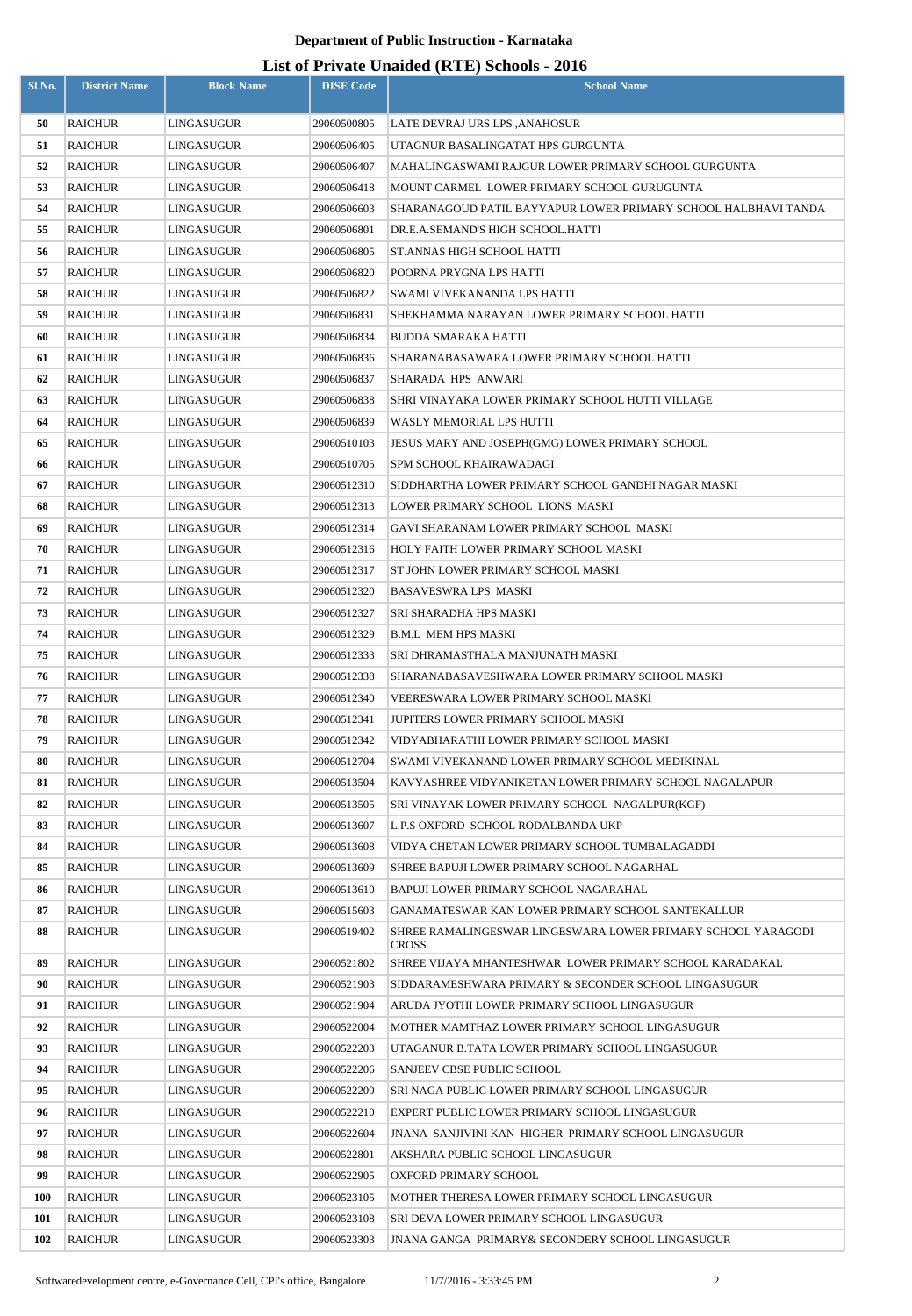| Sl.No.     | <b>District Name</b> | <b>Block Name</b>        | <b>DISE Code</b>           | <b>School Name</b>                                                                          |
|------------|----------------------|--------------------------|----------------------------|---------------------------------------------------------------------------------------------|
|            |                      |                          |                            |                                                                                             |
| 103        | RAICHUR              | LINGASUGUR               | 29060523304                | CEMBRIDGE LOWER PRIMARY SCHOOL LINGASUGUR                                                   |
| 104        | RAICHUR              | LINGASUGUR               | 29060523305                | PBA CENTRAL CBSC SCH LINGASUGUR                                                             |
| 105        | RAICHUR              | LINGASUGUR               | 29060523307                | AMARESHWARA HIGHER PRIMARY SCHOOL LINGSUGUR                                                 |
| 106        | RAICHUR              | LINGASUGUR               | 29060523309                | SMT BASAMMA  AMRAPPA MADDIKAR LOWER PRIMARY SCHOOL LINGASUGUR                               |
| 107<br>108 | RAICHUR<br>RAICHUR   | LINGASUGUR<br>LINGASUGUR | 29060523801                | SHIVALINGAYYA MEMORIAL SCHOOL KASAB<br>VCP PRIMARY SCH MUDGAL                               |
| 109        | RAICHUR              | LINGASUGUR               | 29060523903                | SAJJALASRI HPS MEGALPET MUDGAL                                                              |
| <b>110</b> | RAICHUR              | LINGASUGUR               | 29060524002<br>29060524206 | SHANTHNIKETHAN HPS MUDUGAL                                                                  |
| 111        | RAICHUR              | LINGASUGUR               | 29060524403                | SAHANA LOWER PRIMARY SCHOOL MUDGAL                                                          |
| 112        | <b>RAICHUR</b>       | LINGASUGUR               | 29060524907                | SECRAD HEART PRIMARY AND HIGH SCHOOL MUDUGAL                                                |
|            | <b>Block: MANVI</b>  |                          |                            |                                                                                             |
| 113        | RAICHUR              | MANVI                    | 29060600803                | SHARADA HPS & HS ATHANOOR                                                                   |
| 114        | <b>RAICHUR</b>       | MANVI                    | 29060601012                | LOWER PRIMARY SCHOOL SAMATHA BYAGWAT                                                        |
| 115        | RAICHUR              | MANVI                    | 29060601205                | LPS NETHAJI BALLATAGI                                                                       |
| 116        | RAICHUR              | MANVI                    | 29060601206                | BASAVESHWARA BALATAGI                                                                       |
| 117        | RAICHUR              | MANVI                    | 29060602503                | VIDYAVAHINI NURSERY & LOWER PRIMARY SCHOOL                                                  |
| 118        | <b>RAICHUR</b>       | MANVI                    | 29060602604                | LPS VIDYA BHARTHI CHAGBHAVI                                                                 |
| 119        | RAICHUR              | MANVI                    | 29060602607                | G.V.V.S LOWER PRIMARY SCHOOL CHAGABHAVI                                                     |
| <b>120</b> | RAICHUR              | MANVI                    | 29060604602                | LOWER PRIMARY SCHOOL MALANADA HALLI SCH GORKAL                                              |
| 121        | RAICHUR              | <b>MANVI</b>             | 29060604903                | LOWER PRIMARY SCHOOL BALA BARATHI SRINI CAMP,GUDA                                           |
| 122        | RAICHUR              | MANVI                    | 29060605104                | ARVIND GHOSH SCHOOL HALAPUR                                                                 |
| 123        | RAICHUR              | MANVI                    | 29060605108                | LOWER PRIMARY SCHOOL VIDDYADAYINI HALAPUR                                                   |
| 124        | RAICHUR              | MANVI                    | 29060605110                | JANANI PRIMARY SCHOOL HALAPUR                                                               |
| 125        | RAICHUR              | MANVI                    | 29060605606                | SAI CHAITNYA B CAMP HARAVI                                                                  |
| 126        | RAICHUR              | MANVI                    | 29060605613                | JYANA JOTHI PRIMARY SCHOOL MADAGIRI                                                         |
| 127        | <b>RAICHUR</b>       | MANVI                    | 29060605614                | LOWER PRIMARY SCHOOL BASAVESHWARA  HARAVI                                                   |
| 128        | RAICHUR              | MANVI                    | 29060605615                | MANASA GANGOTRI LOWER PRIMARY SCHOOL                                                        |
| 129        | <b>RAICHUR</b>       | <b>MANVI</b>             | 29060605802                | HIGHER PRIMARY SCHOOL BEST SCHOOL HALAPUR                                                   |
| <b>130</b> | RAICHUR              | <b>MANVI</b>             | 29060606105                | SGSS LOWER PRIMARY SCHOOL HIREKOTENEKAL                                                     |
| 131        | <b>RAICHUR</b>       | MANVI                    | 29060606112                | LOWER PRIMARY SCHOOL BASAVACHETANA MALADAGUDDA                                              |
| 132        | RAICHUR              | MANVI                    | 29060606115                | SRI GOVRI PRIMARY SCHOOL BOGAVATI                                                           |
| 133        | RAICHUR              | MANVI                    | 29060607002                | SRI GNAKSHI VIIDYA MANDIRA LOWER PRIMARY SCHOOL IRKAL                                       |
| 134        | RAICHUR              | MANVI                    | 29060608408                | LOWER PRIMARY SCHOOL DATTATRAYA KALLUR                                                      |
| 135        | <b>RAICHUR</b>       | MANVI                    | 29060608415                | AFIF PRIMARY SCHOOL KALLUR                                                                  |
| 136        | <b>RAICHUR</b>       | MANVI                    | 29060609405                | SNEHA.SAVASTHE KAVITHAL                                                                     |
| 137        | RAICHUR              | MANVI                    | 29060609406                | LOWER PRIMARY SCHOOL GNAVAHINI KAVITHAL                                                     |
| 138        | RAICHUR              | MANVI                    | 29060609410                | LOWER PRIMARY SCHOOL MODEL KAWTHAL                                                          |
| 139        | RAICHUR              | MANVI                    | 29060609412                | LOWER PRIMARY SCHOOL SIDDARAMESHWARA KAVITHAL                                               |
| 140        | RAICHUR              | MANVI                    | 29060609413                | LOWER PRIMARY SCHOOL CHANNABASAWARA BAGALWAD                                                |
| 141        | RAICHUR              | MANVI                    | 29060609421                | VIDYABHARATHI LOWER PRIMARY SCHOOL BAGALWAD                                                 |
| 142        | RAICHUR              | MANVI                    | 29060609424                | LOWER PRIMARY SCHOOL AKSHARA JYOTHI KOWTHAL                                                 |
| 143        | RAICHUR              | MANVI                    | 29060609425                | LPS DEVATHGAL HANMANTHRAO                                                                   |
| 144        | RAICHUR              | MANVI                    | 29060609435                | SRI SAI GNANYA JYOTHI LOWER PRIMARY SCHOOL KAVITHAL                                         |
| 145        | RAICHUR              | MANVI                    | 29060609605                | VIDYANIDHI LOWER PRIMARY SCHOOL SCHOOL KURDI                                                |
| 146        | RAICHUR              | MANVI                    | 29060609611                | GOOD SHAIPHARD PRIMARY SCHOOL KURDI                                                         |
| 147        | RAICHUR              | MANVI                    | 29060610005                | PRERANA LOWER PRIMARY SCHOOL MADAGIRI                                                       |
| 148        | RAICHUR              | MANVI                    | 29060610451                | GNYANA JYOTHI H.P.S MANVI                                                                   |
| 149        | RAICHUR              | MANVI                    | 29060610462                | MILTAN PUBLIC SCHOOL MANVI                                                                  |
| <b>150</b> | RAICHUR              | MANVI                    | 29060610465                | GYANAGANGA PRIMARY SCHOOL MADLAPUR                                                          |
| 151        | <b>RAICHUR</b>       | MANVI                    | 29060611805                | BASAVESHWARA VIDYANIKETHANA NM                                                              |
| 152        | RAICHUR              | MANVI                    | 29060611808                | SIDDARUDA LPS NEERMANVI                                                                     |
| 153        | RAICHUR              | MANVI                    | 29060612102                | SSBVV SCHOOL PAMANAKALLUR                                                                   |
| 154        | <b>RAICHUR</b>       | MANVI<br><b>MANVI</b>    | 29060612402<br>29060612403 | SAINT ZAKRIYA LOWER PRIMARY SCHOOL POTHANAL<br>AMRUTHA LOWER PRIMARY SCHOOL SCHOOL POTHANAL |
| 155        | RAICHUR              |                          |                            |                                                                                             |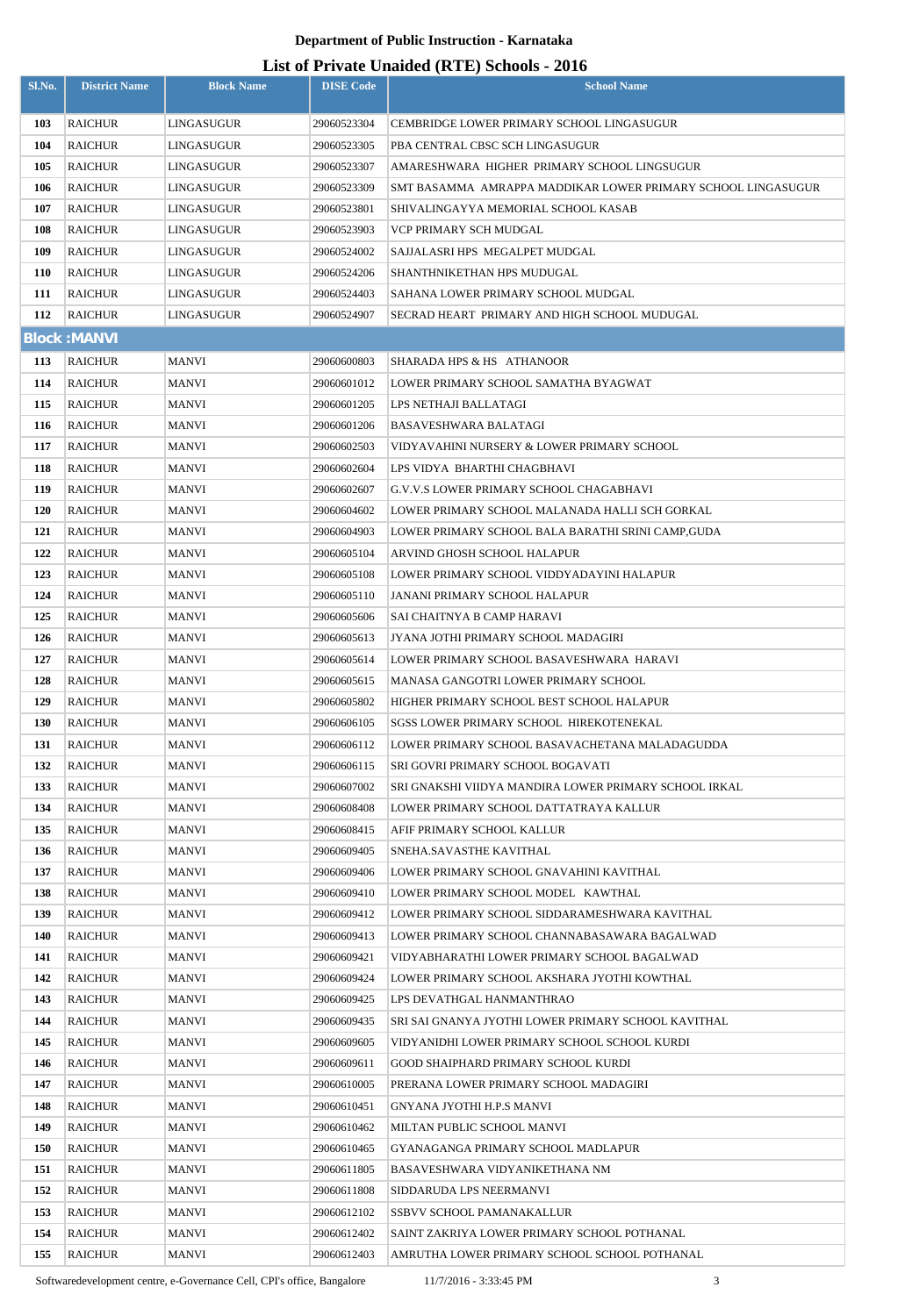| Sl.No.     | <b>District Name</b>      | <b>Block Name</b> | <b>DISE Code</b>           | <b>School Name</b>                                                                             |
|------------|---------------------------|-------------------|----------------------------|------------------------------------------------------------------------------------------------|
|            |                           |                   |                            |                                                                                                |
| 156        | <b>RAICHUR</b>            | <b>MANVI</b>      | 29060612409                | LPS GNAYNA BARATI VID.MANDIRA,POTH                                                             |
| 157<br>158 | <b>RAICHUR</b><br>RAICHUR | MANVI<br>MANVI    | 29060612415<br>29060612420 | VIDYA BHARATHI PRIMARY SCHOOL POTHANAL<br>LOYOLA KAPI PALADI LOWER PRIMARY SCHOOL JAGEERPANNUR |
| 159        | <b>RAICHUR</b>            | MANVI             | 29060612703                | LOWER PRIMARY SCHOOL HM NAVODAYA RAJALBANDA                                                    |
| 160        | <b>RAICHUR</b>            | MANVI             | 29060612902                | SRI SWAMI VIVEKANADA  PRIMARY SCHOOL                                                           |
| 161        | <b>RAICHUR</b>            | MANVI             | 29060613808                | SHANTINIKETHAN LOWER PRIMARY SCHOOL SIRWAR                                                     |
| 162        | <b>RAICHUR</b>            | MANVI             | 29060613810                | LOWER PRIMARY SCHOOL BAPUJI SIRWAR                                                             |
| 163        | <b>RAICHUR</b>            | MANVI             | 29060613812                | LPS MAHATMA GANDHI                                                                             |
| 164        | <b>RAICHUR</b>            | MANVI             | 29060613813                | SANDEEPANA HIGHER PRIMARY SCHOOL                                                               |
| 165        | <b>RAICHUR</b>            | MANVI             | 29060613814                | DR.E.A.SEAMANDS SCHOOL                                                                         |
| 166        | <b>RAICHUR</b>            | MANVI             | 29060613826                | LOWER PRIMARY SCHOOL CHAITNYA SCHOOL SIRWAR                                                    |
| 167        | <b>RAICHUR</b>            | MANVI             | 29060613827                | LOWER PRIMARY SCHOOL BASAVESWAR SCHOOL SIRWAR                                                  |
| 168        | <b>RAICHUR</b>            | MANVI             | 29060613828                | JNANAGANGA HIGHER PRIMARY SCHOOL SIRWAR                                                        |
| 169        | <b>RAICHUR</b>            | MANVI             | 29060613834                | LOWER PRIMARY SCHOOL JANABHARTHI SIRWAR                                                        |
| 170        | <b>RAICHUR</b>            | MANVI             | 29060613836                | SRI VINAYA PRIMARY SCHOOL SIRWAR                                                               |
| 171        | <b>RAICHUR</b>            | MANVI             | 29060613837                | VIDYAVAHINI PRIMARY SCHOOL SIRWAR                                                              |
| 172        | <b>RAICHUR</b>            | MANVI             | 29060613838                | HOLY CROSS SCHOOL SIRWAR                                                                       |
| 173        | <b>RAICHUR</b>            | MANVI             | 29060613841                | SAJJALASHRI LOWER PRIMARY SCHOOL SIRWARA                                                       |
| 174        | <b>RAICHUR</b>            | MANVI             | 29060613842                | SAINT JOHN LOWER PRIMARY SCHOOL SIRWARA                                                        |
| 175        | <b>RAICHUR</b>            | MANVI             | 29060613848                | SRI SHARNABASHWESHWAR SIRWAR                                                                   |
| 176        | <b>RAICHUR</b>            | MANVI             | 29060614405                | LPS B A P M TORANDINNI                                                                         |
| 177        | <b>RAICHUR</b>            | MANVI             | 29060614409                | SAI CHAITANYA HIGH SCH ,DINNI CAMP                                                             |
| 178        | <b>RAICHUR</b>            | MANVI             | 29060614415                | JANANI PRIMARY SCHOOL HALAPUR                                                                  |
| 179        | RAICHUR                   | MANVI             | 29060614802                | LOWER PRIMARY SCHOOL SHRI  ADAVISIDDESHWAR UTAKANUR                                            |
| 180        | <b>RAICHUR</b>            | <b>MANVI</b>      | 29060617560                | LOWER PRIMARY SCHOOL XAVIER MANVI                                                              |
| 181        | RAICHUR                   | MANVI             | 29060617606                | B V R  LOWER PRIMARY SCHOOL MANVI                                                              |
| 182        | <b>RAICHUR</b>            | MANVI             | 29060617607                | ADAM EVE SCHOOL MANVI                                                                          |
| 183        | <b>RAICHUR</b>            | MANVI             | 29060617701                | VISWAVA CHETHANA LOWER PRIMARY SCHOOL MANVI                                                    |
| 184        | <b>RAICHUR</b>            | MANVI             | 29060617813                | LMGS MANVI CONVENT SCHOOL                                                                      |
| 185        | <b>RAICHUR</b>            | MANVI             | 29060617816                | SRI R M A SCHOOL                                                                               |
| 186        | <b>RAICHUR</b>            | MANVI             | 29060617818                | LOWER PRIMARY SCHOOL NETAJI MANVI                                                              |
| 187        | <b>RAICHUR</b>            | MANVI             | 29060617820                | SRI RAM MURTHY LPS SCHOOL                                                                      |
| 188        | <b>RAICHUR</b>            | MANVI             | 29060617825                | MATWALE SAHEB PUBLIC SCHOOL MANVI                                                              |
| 189        | <b>RAICHUR</b>            | MANVI             | 29060618010                | LOWER PRIMARY SCHOOL LOYALA MANVI                                                              |
| 190        | <b>RAICHUR</b>            | MANVI             | 29060618011                | SMT GIRIYAPPA LOWER PRIMARY SCHOOL MANVI                                                       |
| 191        | <b>RAICHUR</b>            | MANVI             | 29060618012                | SHARADA HS & LOWER PRIMARY SCHOOL MANVI                                                        |
| 192        | <b>RAICHUR</b>            | MANVI             | 29060618107                | LOWER PRIMARY SCHOOL ALFUR KHAN SCHOOL MANVI                                                   |
| 193        | <b>RAICHUR</b>            | MANVI             | 29060618309                | SREE SAWAMI VIVEKANADA VIDAYA                                                                  |
| 194        | <b>RAICHUR</b>            | MANVI             | 29060618412                | JNANANIDHI INTERNATIONAL SCHOOL MANVI                                                          |
| 195        | <b>RAICHUR</b>            | MANVI             | 29060618413                | GURUKULA LOWER PRIMARY SCHOOL MANVI                                                            |
| 196        | <b>RAICHUR</b>            | MANVI             | 29060618419                | SRI UMAPATHI PATIL LOWER PRIMARY SCHOOL MANVI                                                  |
| 197        | <b>RAICHUR</b>            | MANVI             | 29060618502                | K LOWER PRIMARY SCHOOL RANGANATHA VIDYALAYA MANVI                                              |
| 198        | <b>RAICHUR</b>            | MANVI             | 29060618809                | CHOWDESWARI LPS MANVI                                                                          |
| 199        | <b>RAICHUR</b>            | MANVI             | 29060618810                | VENKATESHWR HIGH SCHOOL MANVI                                                                  |
| 200        | <b>RAICHUR</b>            | MANVI             | 29060618811                | ANAND CONVENT HIGHER PRIMARY SCHOOL MANVI                                                      |
| 201        | <b>RAICHUR</b>            | MANVI             | 29060619710                | SARVODAYA PUBLIC SCHOOL                                                                        |
| 202        | <b>RAICHUR</b>            | MANVI             | 29060619711                | LITTLE STAR LOWER PRIMARY SCHOOL SCHOOL MANVI                                                  |
|            | <b>Block: RAICHUR</b>     |                   |                            |                                                                                                |
| 203        | <b>RAICHUR</b>            | <b>RAICHUR</b>    | 29060700902                | Smt Renukadevi N public school                                                                 |
| 204        | <b>RAICHUR</b>            | <b>RAICHUR</b>    | 29060700903                | BASAVA LOWER PRIMARY SCHOOL ASHAPUR                                                            |
| 205        | <b>RAICHUR</b>            | <b>RAICHUR</b>    | 29060702304                | LPS MOTHER TERESA CHIKKASUGUR                                                                  |
| 206        | <b>RAICHUR</b>            | <b>RAICHUR</b>    | 29060702502                | SUGURESWARA HIGHER PRIMARY SCHOOL DEVASUGUR                                                    |
| 207        | <b>RAICHUR</b>            | <b>RAICHUR</b>    | 29060702504                | LOWER PRIMARY SCHOOL RTPS ENGLISH MIDIUM                                                       |
| 208        | <b>RAICHUR</b>            | <b>RAICHUR</b>    | 29060702511                | GHIGH SCHOOL GOUTHAM TRUST DEVASUGUR                                                           |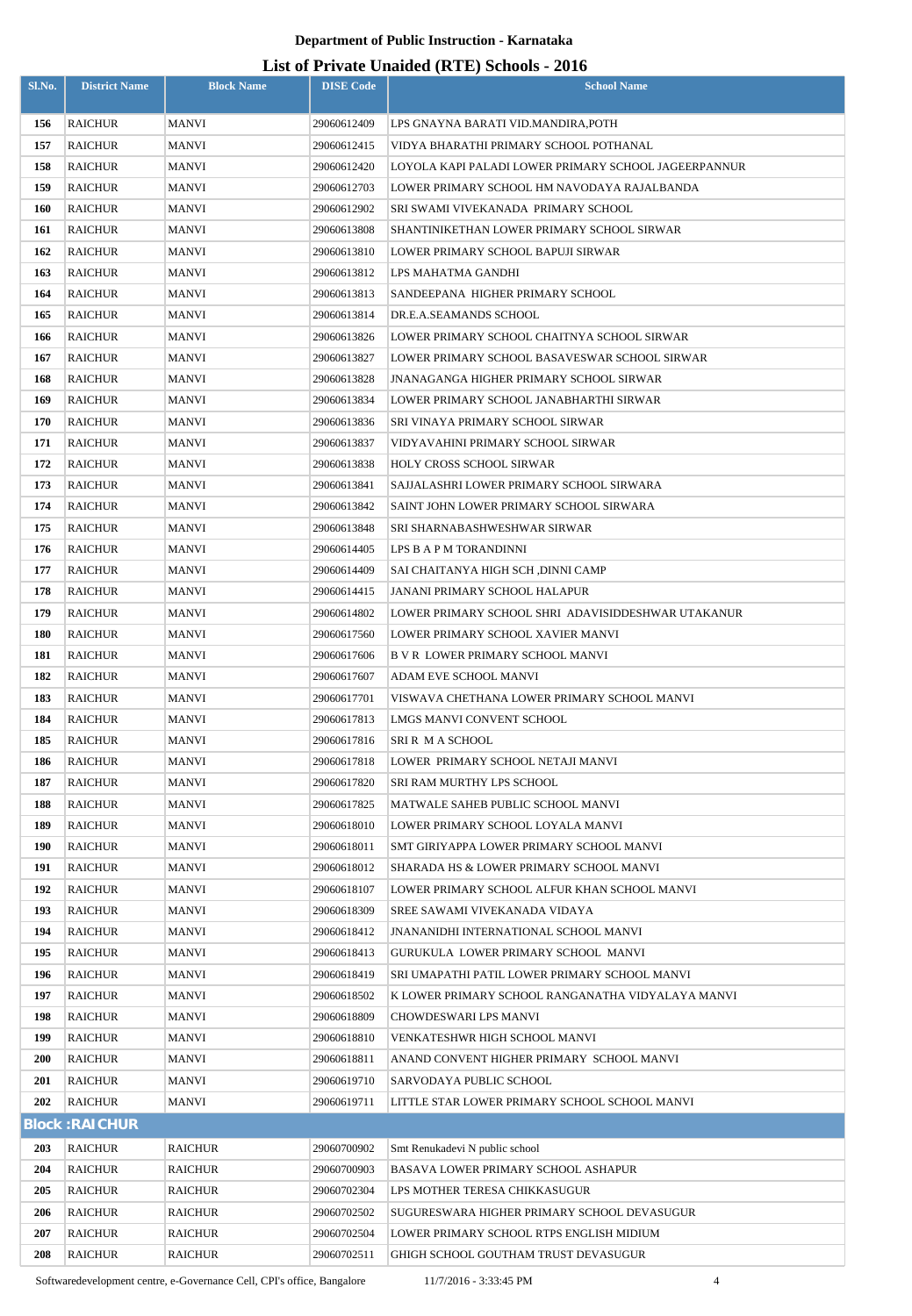| Sl.No.     | <b>District Name</b>             | <b>Block Name</b>                | <b>DISE Code</b>           | $\frac{1}{2}$<br><b>School Name</b>                                                                              |
|------------|----------------------------------|----------------------------------|----------------------------|------------------------------------------------------------------------------------------------------------------|
| 209        | RAICHUR                          | <b>RAICHUR</b>                   | 29060702512                | HIGH SCHOOL BLESSED ALFONSA DEVASUGUR                                                                            |
| 210        | <b>RAICHUR</b>                   | <b>RAICHUR</b>                   | 29060702515                | UNIC SCHOOL OF LARNING                                                                                           |
| 211        | RAICHUR                          | <b>RAICHUR</b>                   | 29060702517                | <b>SSST ENGLISH SCHOOL</b>                                                                                       |
| 212        | RAICHUR                          | <b>RAICHUR</b>                   | 29060702520                | NIVEDITA LOWER PRIMARY SCHOOL NEAR MPCL                                                                          |
| 213        | RAICHUR                          | <b>RAICHUR</b>                   | 29060702521                | SRI PUJYA SANGANNA MUTTAYAGUDI SHAKTINAGAR                                                                       |
| 214        | <b>RAICHUR</b>                   | <b>RAICHUR</b>                   | 29060703404                | SRI VIDYANIKETANA EDN.TRUST LPS                                                                                  |
| 215        | <b>RAICHUR</b>                   | <b>RAICHUR</b>                   | 29060704107                | LOWER PRIMARY SCHOOL PANCHMUKHI PRANADEVARU G'SUGUR                                                              |
| 216        | RAICHUR                          | <b>RAICHUR</b>                   | 29060704108                | LOWER PRIMARY SCHOOL SARVODAYA SHIKSHANA  G'SUGUR                                                                |
| 217        | RAICHUR                          | RAICHUR                          | 29060704113                | VIDYAVAHAINI LOWER PRIMARY SCHOOL GILLESUGUR CAMP                                                                |
| 218        | <b>RAICHUR</b>                   | RAICHUR                          | 29060706203                | GURUKRUPA PRIMARY SCHOOL JEGARKAL                                                                                |
| 219        | RAICHUR                          | <b>RAICHUR</b>                   | 29060706710                | LPS SAINT PETER'S MURANPUR                                                                                       |
| 220        | RAICHUR                          | RAICHUR                          | 29060706711                | NRP JNYANA BHARATI LOWER PRIMARY SCHOOL KALMALA                                                                  |
| 221        | RAICHUR                          | <b>RAICHUR</b>                   | 29060708604                | RACE CONCEPT SCHOOL MALIYABAD ROAD RCR                                                                           |
| 222        | RAICHUR                          | <b>RAICHUR</b>                   | 29060709302                | NETAJI LOWER PRIMARY SCHOOL SCHOOL                                                                               |
| 223        | RAICHUR                          | RAICHUR                          | 29060709507                | SRI SIDDESHWARA PRIMARY SCHOOL                                                                                   |
| 224        | RAICHUR                          | RAICHUR                          | 29060709508                | SRI CHANNABASAVESHWARA EDN SCHOOL GARALDINNI                                                                     |
| 225        | RAICHUR                          | <b>RAICHUR</b>                   | 29060711603                | LOWER PRIMARY SCHOOL BASAVESHWAR SHAKVADI                                                                        |
| 226        | RAICHUR                          | <b>RAICHUR</b>                   | 29060712602                | LPS HUSAINI SCHOOL                                                                                               |
| 227        | RAICHUR                          | <b>RAICHUR</b>                   | 29060712702                | KIDS PARADISE LOWER PRIMARY SCHOOL TURKANDOONI                                                                   |
| 228        | RAICHUR                          | RAICHUR                          | 29060713605                | LOWER PRIMARY SCHOOL J.P PRATIBHA CHAITANYA YAPALADINNI                                                          |
| 229        | RAICHUR                          | <b>RAICHUR</b>                   | 29060713608                | GNYANAJYOTI VIDYANIKETAN LOWER PRIMARY SCHOOL YDINNI                                                             |
| 230        | <b>RAICHUR</b>                   | RAICHUR                          | 29060713705                | SKY LINE CHILDREN SCHOOL NEW YADLAPUR                                                                            |
| 231        | <b>RAICHUR</b>                   | <b>RAICHUR</b>                   | 29060713802                | VIDYAJYOTHI PRIMARY SCHOOL                                                                                       |
| 232        | RAICHUR                          | RAICHUR                          | 29060713906                | BASAVESHWARA PRIMARY SCHOOL                                                                                      |
| 233        | <b>RAICHUR</b>                   | <b>RAICHUR</b>                   | 29060713909                | LOWER PRIMARY SCHOOL NETAJI YERAGERA                                                                             |
| 234        | <b>RAICHUR</b>                   | <b>RAICHUR</b>                   | 29060713914                | AFIF PRIMARY SCHOOL YERAGERA                                                                                     |
| 235        | <b>RAICHUR</b>                   | <b>RAICHUR</b>                   | 29060714303                | SHREE RAM SHIKSHNA J, VENKATAPUR                                                                                 |
| 236        | <b>RAICHUR</b>                   | <b>RAICHUR</b>                   | 29060715203                | <b>BALDWIN CO EDUCATION EXTENSION SCHOOL</b>                                                                     |
| 237        | <b>RAICHUR</b>                   | <b>RAICHUR</b>                   | 29060716522                | NAVODAYA PUBLIC SCHOOL                                                                                           |
| 238        | RAICHUR                          | <b>RAICHUR</b>                   | 29060716527                | LOWER PRIMARY SCHOOL NAVA CHETAN                                                                                 |
| 239        | RAICHUR                          | <b>RAICHUR</b>                   | 29060716603                | LOWER PRIMARY SCHOOL ADARSH VIDYAPETA                                                                            |
| 240        | <b>RAICHUR</b>                   | <b>RAICHUR</b>                   | 29060716604                | SIDDARTH ENG AND KAN LOWER PRIMARY SCHOOL RCR                                                                    |
| 241        | <b>RAICHUR</b>                   | <b>RAICHUR</b>                   | 29060716611                | SAINT JOHN PRIMARY SCHOOL                                                                                        |
| 242        | <b>RAICHUR</b>                   | <b>RAICHUR</b>                   | 29060716613                | SRI CHAITANYA TECHNO SCHOOL KRISHNAGIRI RCR                                                                      |
| 243        | <b>RAICHUR</b>                   | <b>RAICHUR</b>                   | 29060716705                | LOWER PRIMARY SCHOOL KARNATAKA WELFARE TRUST                                                                     |
| 244        | <b>RAICHUR</b>                   | <b>RAICHUR</b>                   | 29060716709                | B.W.E.T. PND., SCHOOL RCR.                                                                                       |
| 245        | raichur                          | raichur                          | 29060716710                | <b>SRS MOTHER TRUST RAICHUR</b>                                                                                  |
| 246        | <b>RAICHUR</b>                   | <b>RAICHUR</b>                   | 29060716711                | LOWER PRIMARY SCHOOL+HS K.W.T KANNADA                                                                            |
| 247<br>248 | <b>RAICHUR</b>                   | <b>RAICHUR</b>                   | 29060716712                | SRI CHAITHANYA TECHNO SCHOOL                                                                                     |
| 249        | <b>RAICHUR</b><br><b>RAICHUR</b> | <b>RAICHUR</b><br><b>RAICHUR</b> | 29060716716<br>29060716717 | SMT PYARIBAI SAMPATHRAJ KOTHARI C.B.S.E.SCHOOL,RAICHUR<br>LOWER PRIMARY SCHOOL CONCORDE EDUCATION PRIMARY SCHOOL |
| 250        | RAICHUR                          | <b>RAICHUR</b>                   | 29060716718                | Sri Sai e Techno School, raichur                                                                                 |
| 251        | RAICHUR                          | <b>RAICHUR</b>                   | 29060716802                | VIJAYANAGAR IB ROAD RAICHUR                                                                                      |
| 252        | RAICHUR                          | <b>RAICHUR</b>                   | 29060716804                | RACE COLORS PRIMARY SCHOOL ST ROAD                                                                               |
| 253        | <b>RAICHUR</b>                   | <b>RAICHUR</b>                   | 29060716806                | ST XAVIER'S GIRLS PRIMARY SCH. RAICHUR                                                                           |
| 254        | RAICHUR                          | <b>RAICHUR</b>                   | 29060716905                | LOWER PRIMARY SCHOOL VIDYABHARATHI                                                                               |
| 255        | RAICHUR                          | <b>RAICHUR</b>                   | 29060716906                | BASAVA SHREE PRIMARY SCHOOL                                                                                      |
| 256        | <b>RAICHUR</b>                   | <b>RAICHUR</b>                   | 29060716908                | BASAVA VIDYANIKETAN HS ENG. MED.                                                                                 |
| 257        | RAICHUR                          | <b>RAICHUR</b>                   | 29060716910                | PRIMARY SCHOOL VIDHYA BHARATHI                                                                                   |
| 258        | <b>RAICHUR</b>                   | <b>RAICHUR</b>                   | 29060716911                | LOWER PRIMARY SCHOOL VIDYAJYOTHI SCHOOL                                                                          |
| 259        | <b>RAICHUR</b>                   | <b>RAICHUR</b>                   | 29060716914                | LOINS PRIMARY SCHOOL                                                                                             |
| 260        | <b>RAICHUR</b>                   | <b>RAICHUR</b>                   | 29060717101                | <b>SAFIA HS RAICHUR</b>                                                                                          |
| 261        | <b>RAICHUR</b>                   | <b>RAICHUR</b>                   | 29060717102                | <b>BILAL PRIMRY SCHOOL</b>                                                                                       |
| 262        | <b>RAICHUR</b>                   | <b>RAICHUR</b>                   | 29060717103                | ZAREENA NUR&PRI SCHOOL                                                                                           |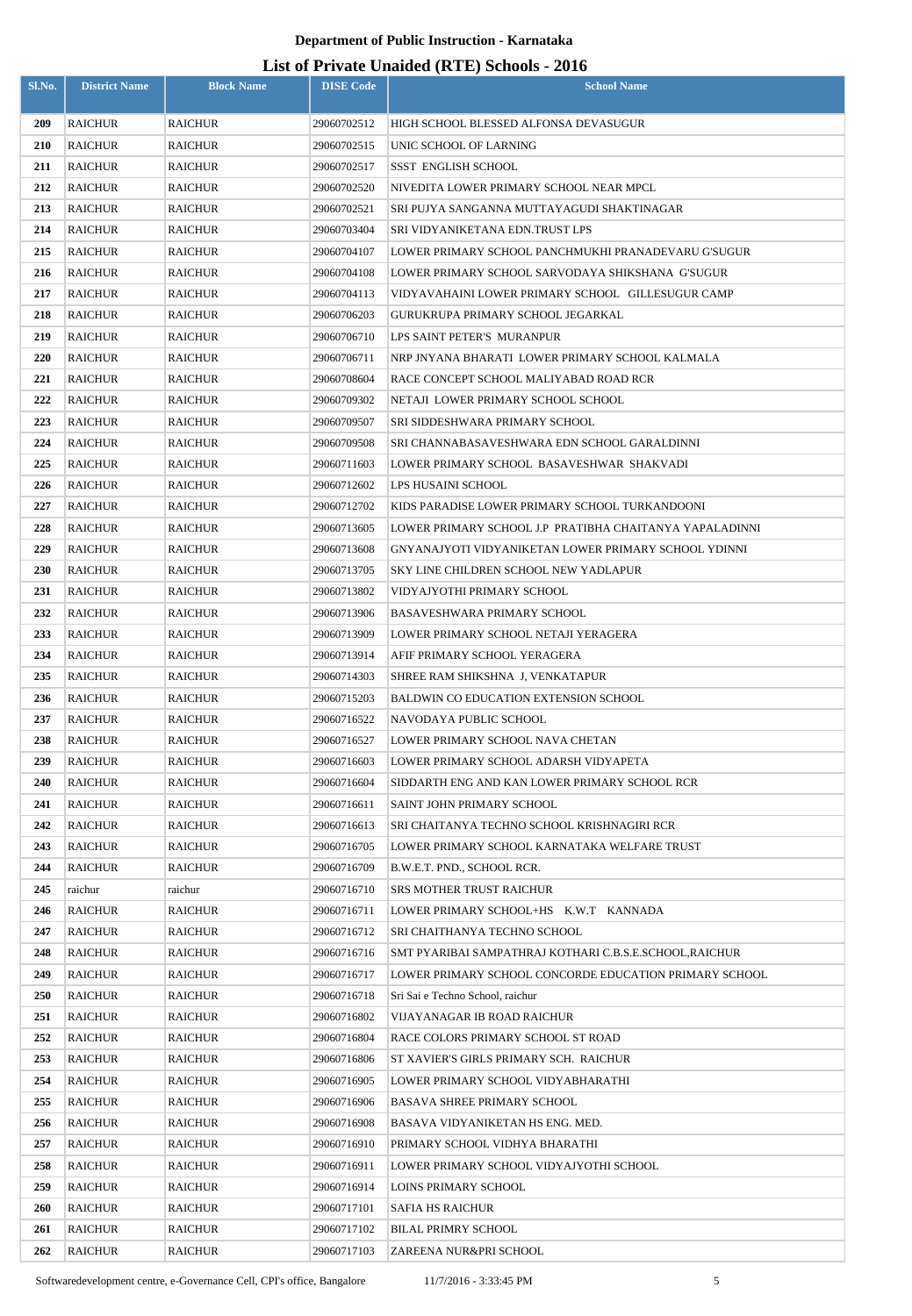| Sl.No.     | <b>District Name</b>    | <b>Block Name</b>                | <b>DISE Code</b>           | <b>School Name</b>                                                         |
|------------|-------------------------|----------------------------------|----------------------------|----------------------------------------------------------------------------|
| 263        | RAICHUR                 | <b>RAICHUR</b>                   | 29060717201                | EDU ASIA INTERNATIONAL LOWER PRIMARY SCHOOL SCHOOL                         |
| 264        | RAICHUR                 | <b>RAICHUR</b>                   | 29060717403                | HAMDARD LOWER PRIMARY SCHOOL (UNAID)                                       |
| 265        | RAICHUR                 | <b>RAICHUR</b>                   | 29060717501                | HAWWA MAA MEMORIEL MLOWER PRIMARY SCHOOL                                   |
| 266        | <b>RAICHUR</b>          | <b>RAICHUR</b>                   | 29060717601                | NISARGA VIDYAYLAYA                                                         |
| 267        | RAICHUR                 | <b>RAICHUR</b>                   | 29060717703                | SRI SUGURESHWARA VIDYANIKETANA                                             |
| 268        | <b>RAICHUR</b>          | <b>RAICHUR</b>                   | 29060717704                | LOWER PRIMARY SCHOOL SMT. GANGUBAI GUNDERAO SANBAL E                       |
| 269        | RAICHUR                 | <b>RAICHUR</b>                   | 29060717710                | AL KAREEM PRIMARY SCHOOL ZAHERABAD                                         |
| 270        | RAICHUR                 | <b>RAICHUR</b>                   | 29060717804                | LOWER PRIMARY SCHOOL SMT MAYADEVI V. SHARMA                                |
| 271        | RAICHUR                 | <b>RAICHUR</b>                   | 29060717805                | VISHWESHWARAIAH NUR&PRI SCHOOL                                             |
| 272        | RAICHUR                 | <b>RAICHUR</b>                   | 29060717806                | NAVODAYA CENTRAL SCHOOL NAVODAYA NAGAR (PVT) MANTRALAYAM RD<br>RAICHUR     |
| 273        | <b>RAICHUR</b>          | <b>RAICHUR</b>                   | 29060718003                | KANNIKAPARAMESHWARI                                                        |
| 274        | RAICHUR                 | <b>RAICHUR</b>                   | 29060718006                | SRI KRISHNA LPS,RAICHUR                                                    |
| 275        | <b>RAICHUR</b>          | <b>RAICHUR</b>                   | 29060718009                | KONDA SARSWATAMMA HANUMANTHAYYA ENG MED.HS                                 |
| 276        | RAICHUR                 | <b>RAICHUR</b>                   | 29060718112                | INFANT JESUS KAN MEDIAM                                                    |
| 277        | RAICHUR                 | <b>RAICHUR</b>                   | 29060718113                | RACE PRIMARY SCHOOL NGO COLONY                                             |
| 278        | RAICHUR                 | <b>RAICHUR</b>                   | 29060718117                | LPS. M.VISHWAESHWARAYYA EDUCATION T                                        |
| 279        | <b>RAICHUR</b>          | <b>RAICHUR</b>                   | 29060718204                | SRI MANK PRABHU RESI SCHOOL FOR BLIND                                      |
| 280        | RAICHUR                 | <b>RAICHUR</b>                   | 29060718207                | BALA YESU C B S E SCHOOL VIDYANAGAR                                        |
| 281        | <b>RAICHUR</b>          | <b>RAICHUR</b>                   | 29060718303                | SHARADHA VIDYANIKETAN VIDYANAGAR                                           |
| 282        | RAICHUR                 | <b>RAICHUR</b>                   | 29060718501                | SIDHANILA PRIMARY SCHOOL                                                   |
| 283        | RAICHUR                 | <b>RAICHUR</b>                   | 29060718502                | MELROSE ELEMENTRY SCH OF JOURNALISM                                        |
| 284        | RAICHUR                 | <b>RAICHUR</b>                   | 29060718707                | LOWER PRIMARY SCHOOL SWAMI VIVEKANANDA ENG MIDI                            |
| 285        | RAICHUR                 | <b>RAICHUR</b>                   | 29060718708                | KAKATEYA RESIDENTIAL SCHOOL                                                |
| 286        | RAICHUR                 | <b>RAICHUR</b>                   | 29060718709                | HS SWAMY VIVEKANANDA RAICHUR                                               |
| 287        | RAICHUR                 | <b>RAICHUR</b>                   | 29060718717                | LOWER PRIMARY SCHOOL VARDHAMAN KAN. MED.                                   |
| 288        | RAICHUR                 | <b>RAICHUR</b>                   | 29060718802                | SRI MARUTI EDN TRUST PRIMARY                                               |
| 289        | RAICHUR                 | <b>RAICHUR</b>                   | 29060718804                | SRI BABA GURUKULA LOWER PRIMARY SCHOOL SCHOOL                              |
| 290        | <b>RAICHUR</b>          | <b>RAICHUR</b>                   | 29060718901                | HS MUNNURKAPU SIXHANA SAMSTHE                                              |
| 291<br>292 | <b>RAICHUR</b>          | <b>RAICHUR</b>                   | 29060718902                | SARVODAYA PRE PRIMARY SCHOOL                                               |
| 293        | RAICHUR<br>RAICHUR      | <b>RAICHUR</b><br><b>RAICHUR</b> | 29060719206<br>29060719207 | LOWER PRIMARY SCHOOL MILTON EDU TRUST<br>LPS ADONI LAKSHAMMA VIDYANIKETANA |
| 294        | RAICHUR                 | <b>RAICHUR</b>                   | 29060719213                | GNANA BHARATHI LPS UPPARWADI                                               |
| 295        | <b>RAICHUR</b>          | <b>RAICHUR</b>                   | 29060719215                | NIVEDITHA NUR&PRI SCHOOL LBS NAGAR                                         |
| 296        | RAICHUR                 | <b>RAICHUR</b>                   | 29060719216                | PRARTHANA PUBLIC HIGH SCHOOL GADWAL RD                                     |
| 297        | RAICHUR                 | <b>RAICHUR</b>                   | 29060719306                | JNANA JYOTI HIGHER PRIMARY SCHOOL ASKIHAL                                  |
| 298        | RAICHUR                 | <b>RAICHUR</b>                   | 29060719311                | SRI GURUKUL PRIMARY SCHOOL                                                 |
| 299        | RAICHUR                 | <b>RAICHUR</b>                   | 29060719313                | VIDYANIDHI PRIMARY SCHOOL                                                  |
| 300        | RAICHUR                 | <b>RAICHUR</b>                   | 29060719314                | VIGNAN EDU. TRUST KAN. & ENG. MED.                                         |
| 301        | RAICHUR                 | <b>RAICHUR</b>                   | 29060719316                | VIGNAN EDN TRUST PRIMARY                                                   |
| 302        | RAICHUR                 | <b>RAICHUR</b>                   | 29060719320                | LOWER PRIMARY SCHOOL BABY BUDS HIGHER PRIMARY SCHOOL                       |
| 303        | RAICHUR                 | <b>RAICHUR</b>                   | 29060719323                | ASHAYA TECHNO LOWER PRIMARY SCHOOL LBS  NAGARA                             |
| 304        | <b>RAICHUR</b>          | <b>RAICHUR</b>                   | 29060719408                | NATIONAL SCHOOL SIYATALAB                                                  |
| 305        | RAICHUR                 | <b>RAICHUR</b>                   | 29060719410                | KBD YERMARUS                                                               |
| 306        | RAICHUR                 | <b>RAICHUR</b>                   | 29060719605                | NEW CRESANT PRIMARY KHB COLONY                                             |
| 307        | RAICHUR                 | <b>RAICHUR</b>                   | 29060719701                | CITY CONVENT SCHOOL ARAB MOHELLA                                           |
| 308        | RAICHUR                 | <b>RAICHUR</b>                   | 29060719809                | GNYANA GANGA LOWER PRIMARY SCHOOL                                          |
| 309        | RAICHUR                 | <b>RAICHUR</b>                   | 29060719810                | JOHN MILTON PRIMARY SCHOOL ASKIHAL                                         |
| 310        | <b>RAICHUR</b>          | <b>RAICHUR</b>                   | 29060719811                | SM VIDYALAYA LOWER PRIMARY SCHOOL Y CAMP                                   |
| 311        | RAICHUR                 | <b>RAICHUR</b>                   | 29060719814                | NAIGHTINALE PRIMARY SCHOOL  RAICHUR                                        |
| 312        | RAICHUR                 | <b>RAICHUR</b>                   | 29060720006                | NANDINI PS AND HS RAMPUR RAICHUR                                           |
| 313        | RAICHUR                 | <b>RAICHUR</b>                   | 29060720007                | SHANTHI VIDHYA NIKETHANA RAMPUR                                            |
| 314        | RAICHUR                 | <b>RAICHUR</b>                   | 29060720008                | LOWER PRIMARY SCHOOL BHAVANI  VIDHYA NIKETHANA                             |
|            | <b>Block: SINDHANUR</b> |                                  |                            |                                                                            |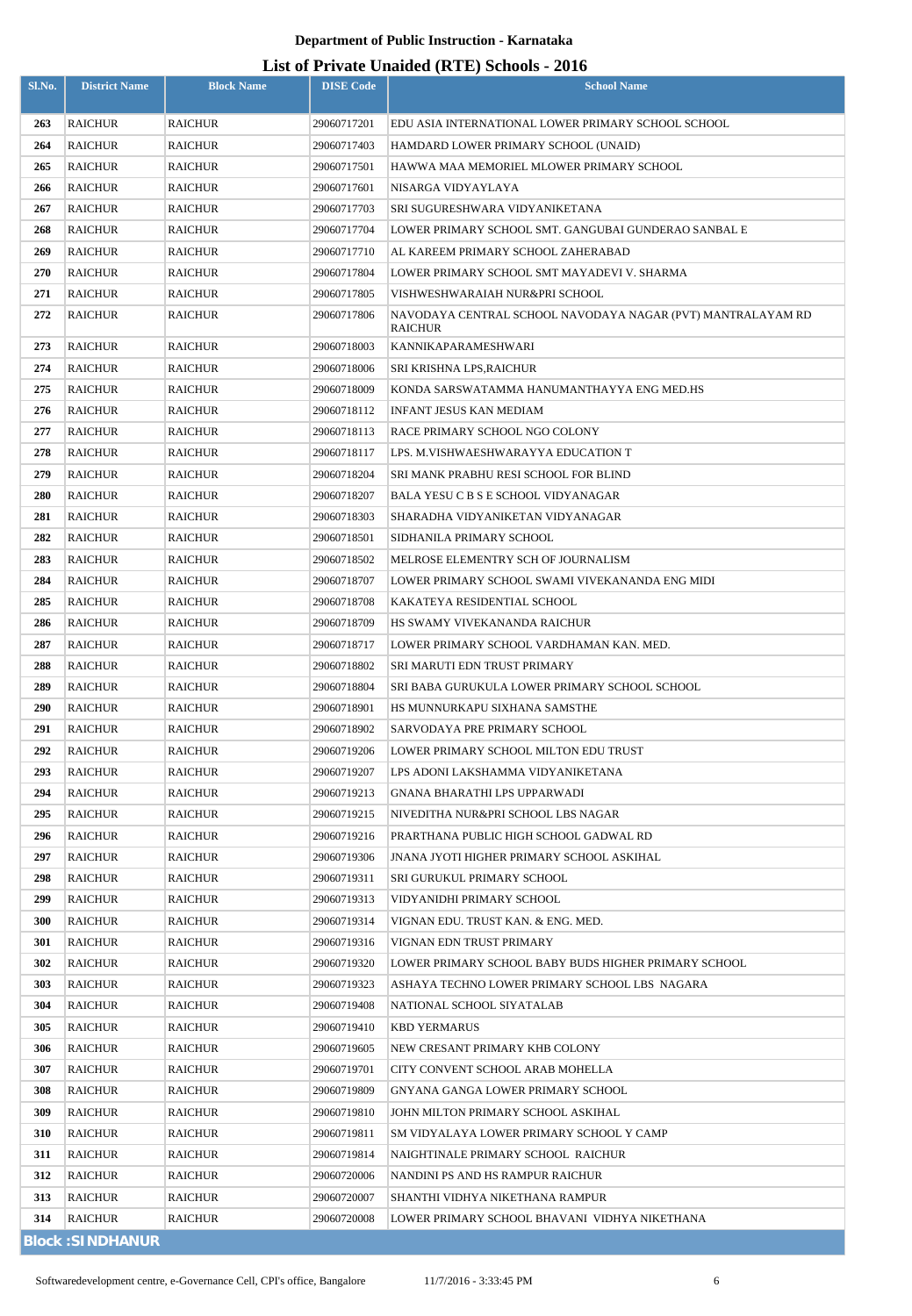| Sl.No.     | <b>District Name</b> | <b>Block Name</b>                    | <b>DISE Code</b>           | <b>School Name</b>                                                                                 |
|------------|----------------------|--------------------------------------|----------------------------|----------------------------------------------------------------------------------------------------|
|            |                      |                                      |                            |                                                                                                    |
| 315        | RAICHUR              | <b>SINDHANUR</b>                     | 29060800102                | SHANKAR LOWER PRIMARY SCHOOL ALABANOOR                                                             |
| 316        | RAICHUR              | <b>SINDHANUR</b>                     | 29060800105                | SWAMY VIVEKANANDA PUBLIC LOWER PRIMARY SCHOOL ALABANUR                                             |
| 317        | RAICHUR              | <b>SINDHANUR</b>                     | 29060800807                | SHRI MARIBASAVALINGESWAR HIGHER PRIMARY SCHOOL BALAGANUR                                           |
| 318        | RAICHUR              | <b>SINDHANUR</b>                     | 29060800814                | SHRI BASAVESHWARA  LOWER PRIMARY SCHOOL BALGANOOR                                                  |
| 319        | RAICHUR              | SINDHANUR                            | 29060800815                | SRI VIDYA DEVI LOWER PRIMARY SCHOOL BALAGANUR                                                      |
| 320        | RAICHUR              | <b>SINDHANUR</b>                     | 29060800819                | SHRIDEVI LOWER PRIMARY SCHOOL BALAGANUR                                                            |
| 321        | RAICHUR              | <b>SINDHANUR</b>                     | 29060800825                | AKSHARA PUBLIC SCHOOL NARAYANANAGAR CAMP                                                           |
| 322        | RAICHUR              | <b>SINDHANUR</b>                     | 29060801203                | SHRI VIVEKANANDA SWAMY LOWER PRIMARY SCHOOL BASSAPUR K                                             |
| 323        | RAICHUR              | <b>SINDHANUR</b>                     | 29060802005                | NEW EXCELSIOR PUBLIC SCHOOL BUDIWAL CAMP                                                           |
| 324        | RAICHUR              | <b>SINDHANUR</b>                     | 29060802303                | GNYANA BHARATI LOWER PRIMARY SCHOOL CHANNALLI                                                      |
| 325        | RAICHUR              | <b>SINDHANUR</b>                     | 29060802802                | SHRI SHARANA BASAVE LOWER PRIMARY SCHOOL CHIRATANAL                                                |
| 326        | RAICHUR              | <b>SINDHANUR</b>                     | 29060803005                | SHRI NIRUPADI GURUBASAVA LOWER PRIMARY SCHOOL DEVI CAMP                                            |
| 327        | RAICHUR              | <b>SINDHANUR</b>                     | 29060803105                | SURYA REKHA LOWER PRIMARY SCHOOL DHADESUGUR.                                                       |
| 328        | <b>RAICHUR</b>       | <b>SINDHANUR</b>                     | 29060803203                | JUPETARS LOWER PRIMARY SCHOOL NAGAREDDY CAMP                                                       |
| 329        | RAICHUR              | <b>SINDHANUR</b>                     | 29060803205                | VIDYABHARTHI LOWER PRIMARY SCHOOL DIDDIGI                                                          |
| 330        | RAICHUR              | <b>SINDHANUR</b>                     | 29060803704                | VIDYASHRI BMP SCHOOL GOMARSI                                                                       |
| 331        | RAICHUR              | <b>SINDHANUR</b>                     | 29060804205                | VISHWAVINUTHANA PUBLIC SCHOOL GOREBAL CAMP                                                         |
| 332        | RAICHUR              | <b>SINDHANUR</b>                     | 29060804209                | SHRI  KALIKRISHANA LOWER PRIMARY SCHOOL                                                            |
| 333        | RAICHUR              | <b>SINDHANUR</b>                     | 29060804219                | SUKRUTI LOWER PRIMARY SCHOOL GOREBAL SINDHANUR                                                     |
| 334        | RAICHUR              | SINDHANUR                            | 29060804504                | SWAMY VIVEKANANDA LOWER PRIMARY SCHOOL GUDADUR                                                     |
| 335        | RAICHUR              | <b>SINDHANUR</b>                     | 29060804804                | SHANTIVANA LOWER PRIMARY PUBLIC SCHOOL                                                             |
| 336        | RAICHUR              | SINDHANUR                            | 29060804906                | SRI VASAVI LOWER PRIMARY SCHOOL 7TH MILE CAMP                                                      |
| 337        | RAICHUR              | <b>SINDHANUR</b>                     | 29060804907                | MAHATMA BAPUJI KANNADA CONVENT VIRUPAPURA                                                          |
| 338        | RAICHUR              | <b>SINDHANUR</b>                     | 29060805104                | SHREEDHAR PUBLIC LOWER PRIMARY SCHOOL HANCHINAL CAMP                                               |
| 339        | RAICHUR              | <b>SINDHANUR</b>                     | 29060805105                | VIDYANIKETHAN PUBLIC SCHOOL HANCHINAL CAMP                                                         |
| 340        | RAICHUR              | <b>SINDHANUR</b>                     | 29060806204                | DAFFODILS CONCEPT SCHOOL                                                                           |
| 341        | <b>RAICHUR</b>       | <b>SINDHANUR</b>                     | 29060806215                | VIKAS HIGHER PRIMARY SCHOOL HOSALLI EJ                                                             |
| 342        | <b>RAICHUR</b>       | <b>SINDHANUR</b>                     | 29060806708                | MANJUNATHA LOWER PRIMARY SCHOOL KANNADA JALIHAL                                                    |
| 343        | <b>RAICHUR</b>       | <b>SINDHANUR</b>                     | 29060806709                | MONALISA LOWER PRIMARY SCHOOL JALIHAL CAMP                                                         |
| 344        | <b>RAICHUR</b>       | <b>SINDHANUR</b>                     | 29060806711                | SSVR LOWER PRIMARY SCHOOL VENKATESHWARA CAMP J                                                     |
| 345        | <b>RAICHUR</b>       | <b>SINDHANUR</b>                     | 29060807129                | VENKATESHWARA LOWER PRIMARY SCHOOL ARGINAMARA CAMP                                                 |
| 346        | RAICHUR              | <b>SINDHANUR</b>                     | 29060807131                | SHRI SAI VIDYANIKETHAN LOWER PRIMARY SCHOOL SRIRAM NAGAR CAMP                                      |
| 347        | RAICHUR              | <b>SINDHANUR</b>                     | 29060807141                | YSR LOWER PRIMARY SCHOOL MUCHALA CAMP                                                              |
| 348        | RAICHUR              | <b>SINDHANUR</b>                     | 29060807142                | RAJA RAMRAO NADAGOUDA MEMORIAL  LOWER PRIMARY SCHOOL JAWALGERA                                     |
| 349        | RAICHUR              | <b>SINDHANUR</b>                     | 29060807146                | VIDYASAGAR VIDYALAYA LOWER PRIMARY SCHOOL R.H.NO-02                                                |
| 350        | RAICHUR              | <b>SINDHANUR</b>                     | 29060807147                | SANTAMERI LOWER PRIMARY SCHOOL R.H.NO-1 BARMACAMP                                                  |
| 351<br>352 | RAICHUR<br>RAICHUR   | <b>SINDHANUR</b>                     | 29060807305<br>29060807307 | SHARANABASAVESWARA LOWER PRIMARY SCHOOL                                                            |
| 353        | RAICHUR              | <b>SINDHANUR</b><br><b>SINDHANUR</b> | 29060807902                | SHRI SWAMI VEVEKANANDHA HIGHER PRIMARY SCHOOL UMLUTI<br>NAVA ARUNODAYA LOWER PRIMARY SCHOOL KENGAL |
| 354        | RAICHUR              | <b>SINDHANUR</b>                     | 29060808004                | SHRI CHANNAMALLIKARJUN LOWER PRIMARY SCHOOL KOLABAL                                                |
| 355        | RAICHUR              | <b>SINDHANUR</b>                     | 29060808205                | SHRI SHWAMI VIVEKANANDA LOWER PRIMARY SCHOOL KURUKUNDA                                             |
| 356        | RAICHUR              | <b>SINDHANUR</b>                     | 29060808206                | SHRI SHARANABASWESHWER LOWER PRIMARY SCHOOL KURUKUNDA                                              |
| 357        | RAICHUR              | <b>SINDHANUR</b>                     | 29060808902                | GNYANA JYOTHI LOWER PRIMARY SCHOOL MATUR                                                           |
| 358        | RAICHUR              | <b>SINDHANUR</b>                     | 29060809102                | GNYANODAYA LOWER PRIMARY SCHOOL MUDDAPUR CROSS                                                     |
| 359        | RAICHUR              | <b>SINDHANUR</b>                     | 29060809103                | SIDDARTH MEMORIAL  LOWER PRIMARY SCHOOL MUDDAPURA CROSS                                            |
| 360        | RAICHUR              | <b>SINDHANUR</b>                     | 29060809804                | ARUNNODAYA LOWER PRIMARY SCHOOL  PAGADADINNI CAMP                                                  |
| 361        | RAICHUR              | <b>SINDHANUR</b>                     | 29060809807                | SHRI BASAVESWARA HIGHER PRIMARY SCHOOL PAGA. CAMP                                                  |
| 362        | RAICHUR              | <b>SINDHANUR</b>                     | 29060810207                | ADARSHA HIGHER PRIMARY SCHOOL RAGALAPARVI                                                          |
| 363        | RAICHUR              | <b>SINDHANUR</b>                     | 29060810208                | SHRI MAHARSHI VALMIKI LOWER PRIMARY SCHOOL GONAWAR                                                 |
| 364        | RAICHUR              | <b>SINDHANUR</b>                     | 29060810209                | RAGHAVENDRA LOWER PRIMARY SCHOOL GONAVAR                                                           |
| 365        | <b>RAICHUR</b>       | <b>SINDHANUR</b>                     | 29060810210                | SMT. JEEVAMMA PATEL MEMORIAL SCHOOL  PULADINNI                                                     |
| 366        | RAICHUR              | <b>SINDHANUR</b>                     | 29060810807                | GUDI VENKAPPA LOWER PRIMARY SCHOOL KAN SALAGUNDA.                                                  |
| 367        | RAICHUR              | <b>SINDHANUR</b>                     | 29060811005                | SHRI TIRUMALA KANNADA & TELUGU LOWER PRIMARY SCHOOL SASABALA CAMP                                  |
| 368        | RAICHUR              | <b>SINDHANUR</b>                     | 29060811006                | SHRI MALLIKARJUNA LOWER PRIMARY SCHOOL SASALAMARI                                                  |